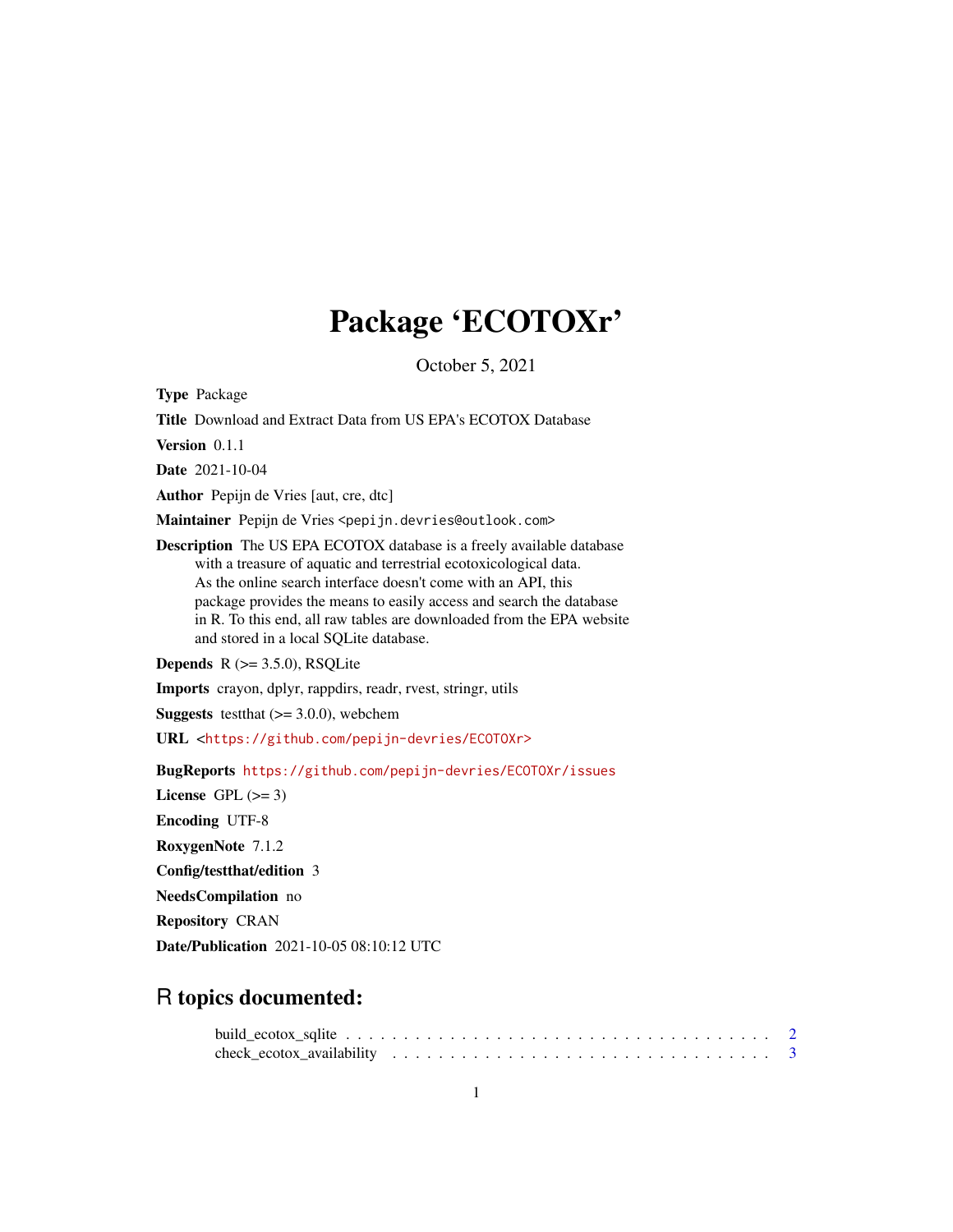<span id="page-1-0"></span>

#### **Index** [15](#page-14-0)

<span id="page-1-1"></span>build\_ecotox\_sqlite *Build an SQLite database from zip archived tables downloaded from EPA website*

#### Description

This function is called automatically after [download\\_ecotox\\_data](#page-5-1). The database files can also be downloaded manually from the [EPA website](https://cfpub.epa.gov/ecotox/) from which a local database can be build using this function.

#### Usage

```
build_ecotox_sqlite(source, destination = get_ecotox_path(), write_log = TRUE)
```
#### **Arguments**

| source      | A character string pointing to the directory path where the text files with the<br>raw tables are located. These can be obtained by extracting the zip archive from<br>https://cfpub.epa.gov/ecotox/ and look for 'Download ASCII Data'.                                              |
|-------------|---------------------------------------------------------------------------------------------------------------------------------------------------------------------------------------------------------------------------------------------------------------------------------------|
| destination | A character string representing the destination path for the SQLite file. By<br>$default this is get_ecotox.path()$ .                                                                                                                                                                 |
| write_log   | A logical value indicating whether a log file should be written in the destina-<br>tion path TRUE. The log contains information on the source and destination path,<br>the version of this package, the creation date, and the operating system on which<br>the database was created. |

#### Details

Raw data downloaded from the EPA website is in itself not very efficient to work with in R. The files are large and would put a large strain on R when loading completely into the system's memory. Instead use this function to build an SQLite database from the tables. That way, the data can be queried without having to load it all into memory.

EPA provides the raw table from the [ECOTOX database](https://cfpub.epa.gov/ecotox/) as text files with pipe-characters  $('')$  as table column separators. Although not documented, the tables appear not to contain comment or quotation characters. There are records containing the reserved pipe-character that will confuse the table parser. For these records, the pipe-character is replaced with a dash character ('-').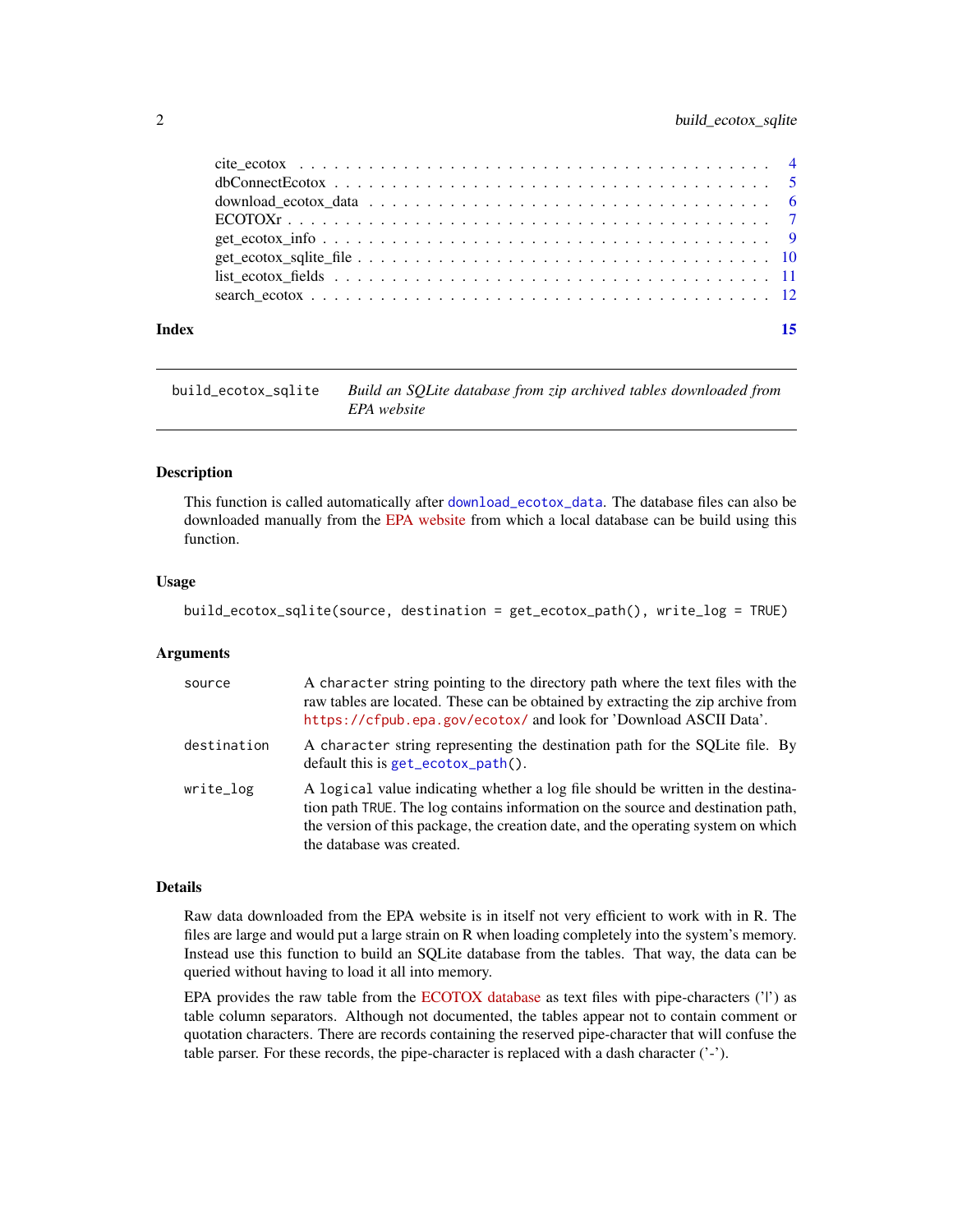<span id="page-2-0"></span>In addition, while reading the tables as text files, this package attempts to decode the text as UTF8. Unfortunately, this process appears to be platform-dependent, and may therefore result in different end-results on different platforms. This problem only seems to occur for characters that are listed as 'control characters' under UTF8. This will have consequences for reproducibility, but only if you build search queries that look for such special characters. It is therefore advised to stick to common (non-accented) alpha-numerical characters in your searches, for the sake of reproducibility.

#### Value

Returns NULL invisibly.

#### Author(s)

Pepijn de Vries

#### Examples

```
## Not run:
## This example will only work properly if 'dir' points to an existing directory
## with the raw tables from the ECOTOX database. This function will be called
## automatically after a call to 'download_ecotox_data()'.
test <- check_ecotox_availability()
if (test) {
 files <- attributes(test)$files[1,]
 dir <- gsub(".sqlite", "", files$database, fixed = T)
 path <- files$path
 if (dir.exists(file.path(path, dir))) {
   build_ecotox_sqlite(source = file.path(path, dir), destination = get_ecotox_path())
 }
}
```
## End(Not run)

check\_ecotox\_availability

*Check whether a ECOTOX database exists locally*

#### **Description**

Tests whether a local copy of the US EPA ECOTOX database exists in [get\\_ecotox\\_path](#page-9-1).

#### Usage

check\_ecotox\_availability(target = get\_ecotox\_path())

#### Arguments

target A character string specifying the path where to look for the database file.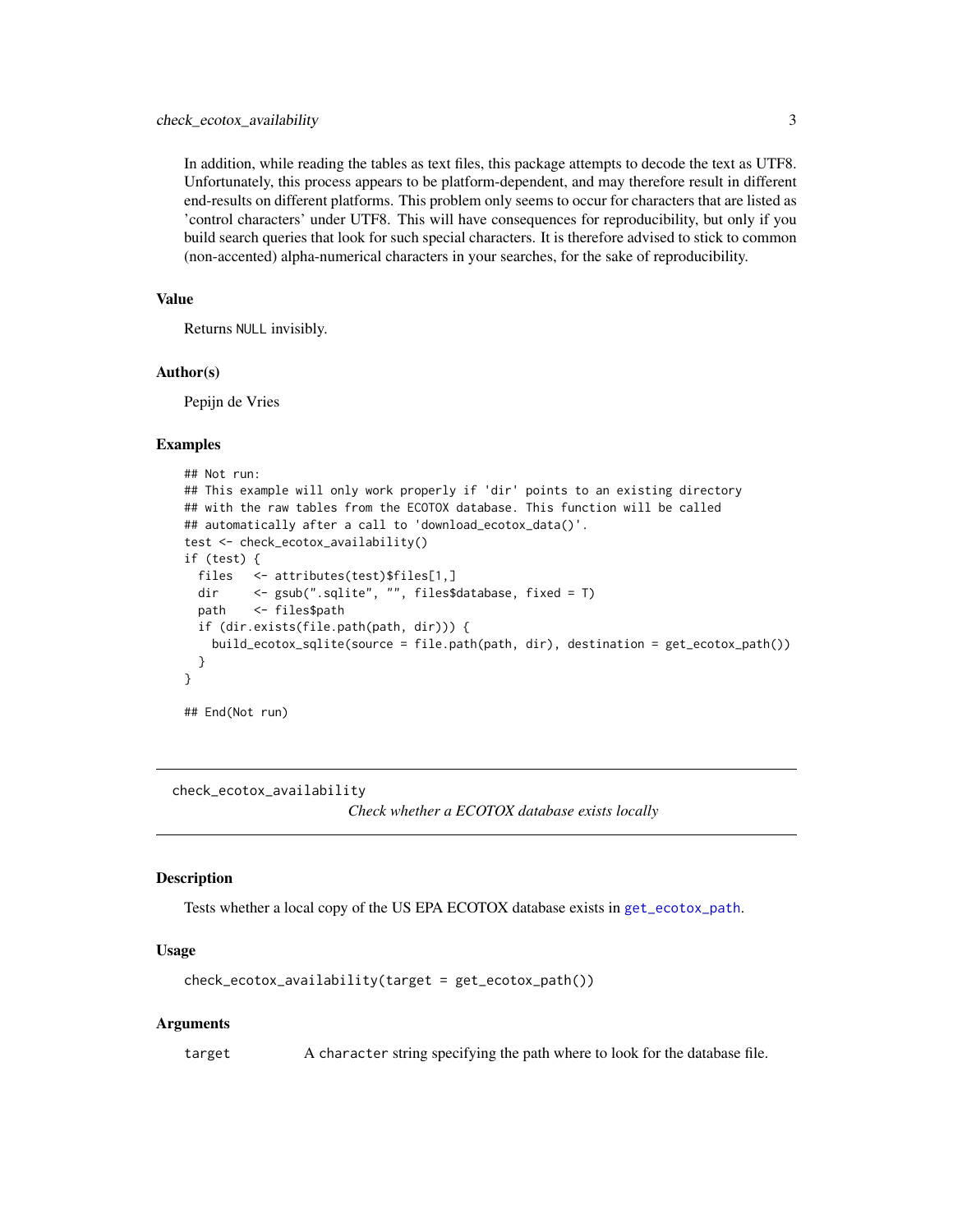#### <span id="page-3-0"></span>Details

When arguments are omitted, this function will look in the default directory ([get\\_ecotox\\_path](#page-9-1)). However, it is possible to build a database file elsewhere if necessary.

#### Value

Returns a logical value indicating whether a copy of the database exists. It also returns a files attribute that lists which copies of the database are found.

#### Author(s)

Pepijn de Vries

#### Examples

check\_ecotox\_availability()

<span id="page-3-1"></span>

| cite_ecotox |  |
|-------------|--|
|             |  |

Cite the downloaded copy of the ECOTOX database

#### **Description**

Cite the downloaded copy of the ECOTOX database and this package for reproducible results.

#### Usage

cite\_ecotox(path = get\_ecotox\_path(), version)

#### Arguments

| path    | A character string with the path to the location of the local database (default<br>is $get\_ecotox\_path()$ .                                                                                                                             |
|---------|-------------------------------------------------------------------------------------------------------------------------------------------------------------------------------------------------------------------------------------------|
| version | A character string referring to the release version of the database you wish to<br>locate. It should have the same format as the date in the EPA download link,<br>which is month, day, year, separated by underscores ("%m %d %Y"). When |
|         | missing, the most recent available copy is selected automatically.                                                                                                                                                                        |

#### Details

When you download a copy of the EPA ECOTOX database using [download\\_ecotox\\_data\(](#page-5-1)), a BibTex file is stored that registers the database release version and the access (= download) date. Use this function to obtain a citation to that specific download.

In order for others to reproduce your results, it is key to cite the data source as accurately as possible.

#### Value

Returns a vector of [bibentry](#page-0-0)'s, containing a reference to the downloaded database and this package.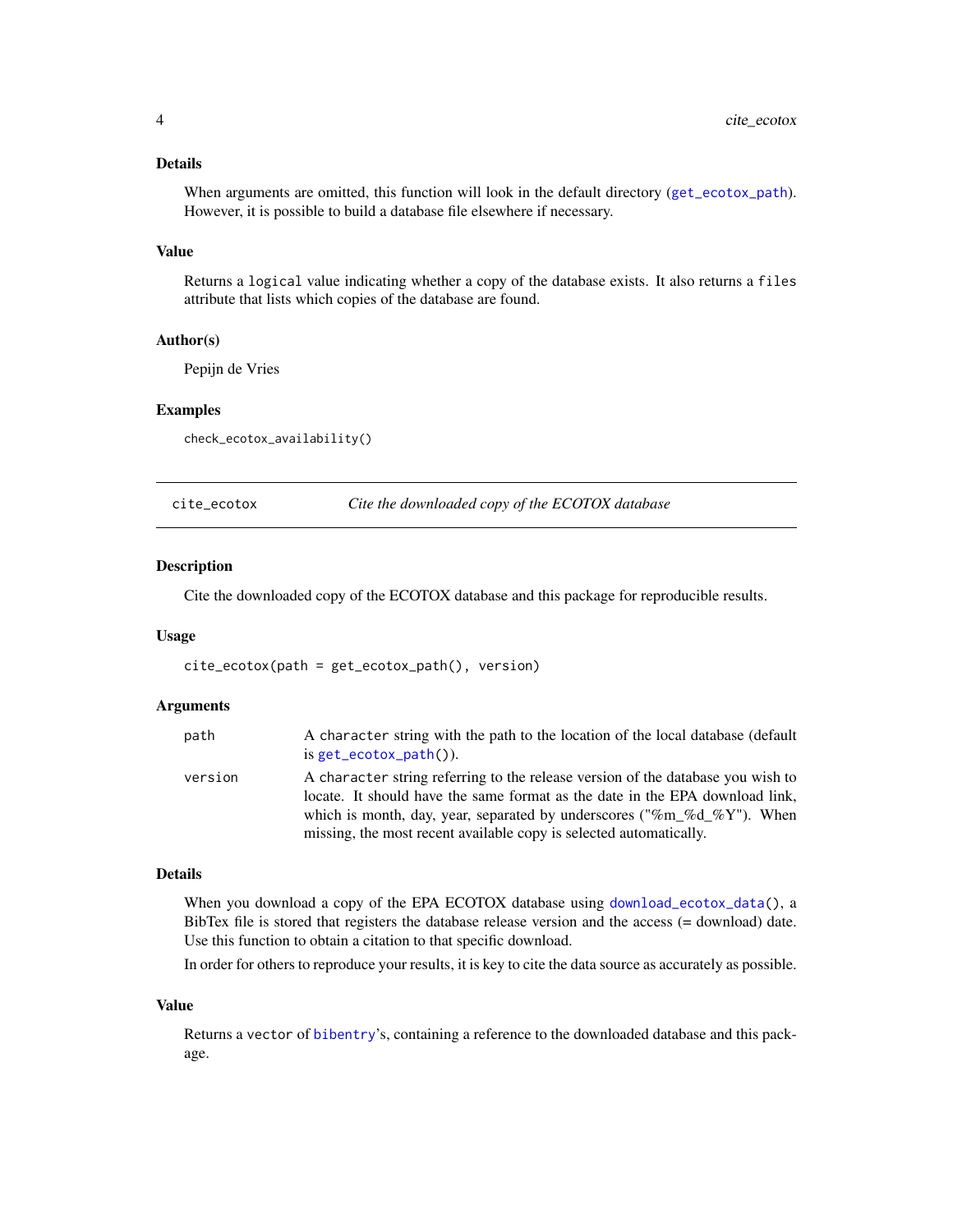#### <span id="page-4-0"></span>dbConnectEcotox 5

#### Author(s)

Pepijn de Vries

#### Examples

```
## Not run:
## In order to cite downloaded database and this package:
cite_ecotox()
```
## End(Not run)

<span id="page-4-1"></span>dbConnectEcotox *Open or close a connection to the local ECOTOX database*

#### Description

Wrappers for [dbConnect](#page-0-0) and [dbDisconnect](#page-0-0) methods.

#### Usage

```
dbConnectEcotox(path = get_ecotox_path(), version, ...)
```

```
dbDisconnectEcotox(conn, ...)
```
#### **Arguments**

| path     | A character string with the path to the location of the local database (default<br>is $get\_ecotox\_path()$ .                                                                                                                                                                                                   |
|----------|-----------------------------------------------------------------------------------------------------------------------------------------------------------------------------------------------------------------------------------------------------------------------------------------------------------------|
| version  | A character string referring to the release version of the database you wish to<br>locate. It should have the same format as the date in the EPA download link,<br>which is month, day, year, separated by underscores ("%m_%d_%Y"). When<br>missing, the most recent available copy is selected automatically. |
| $\cdots$ | Arguments that are passed to dbConnect method or dbDisconnect method.                                                                                                                                                                                                                                           |
| conn     | An open connection to the ECOTOX database that needs to be closed.                                                                                                                                                                                                                                              |
|          |                                                                                                                                                                                                                                                                                                                 |

#### Details

Open or close a connection to the local ECOTOX database. These functions are only required when you want to send custom queries to the database. For most searches the [search\\_ecotox](#page-11-1) function will be adequate.

#### Value

A database connection in the form of a [DBIConnection-class](#page-0-0) object. The object is tagged with: a time stamp; the package version used; and the file path of the SQLite database used in the connection. These tags are added as attributes to the object.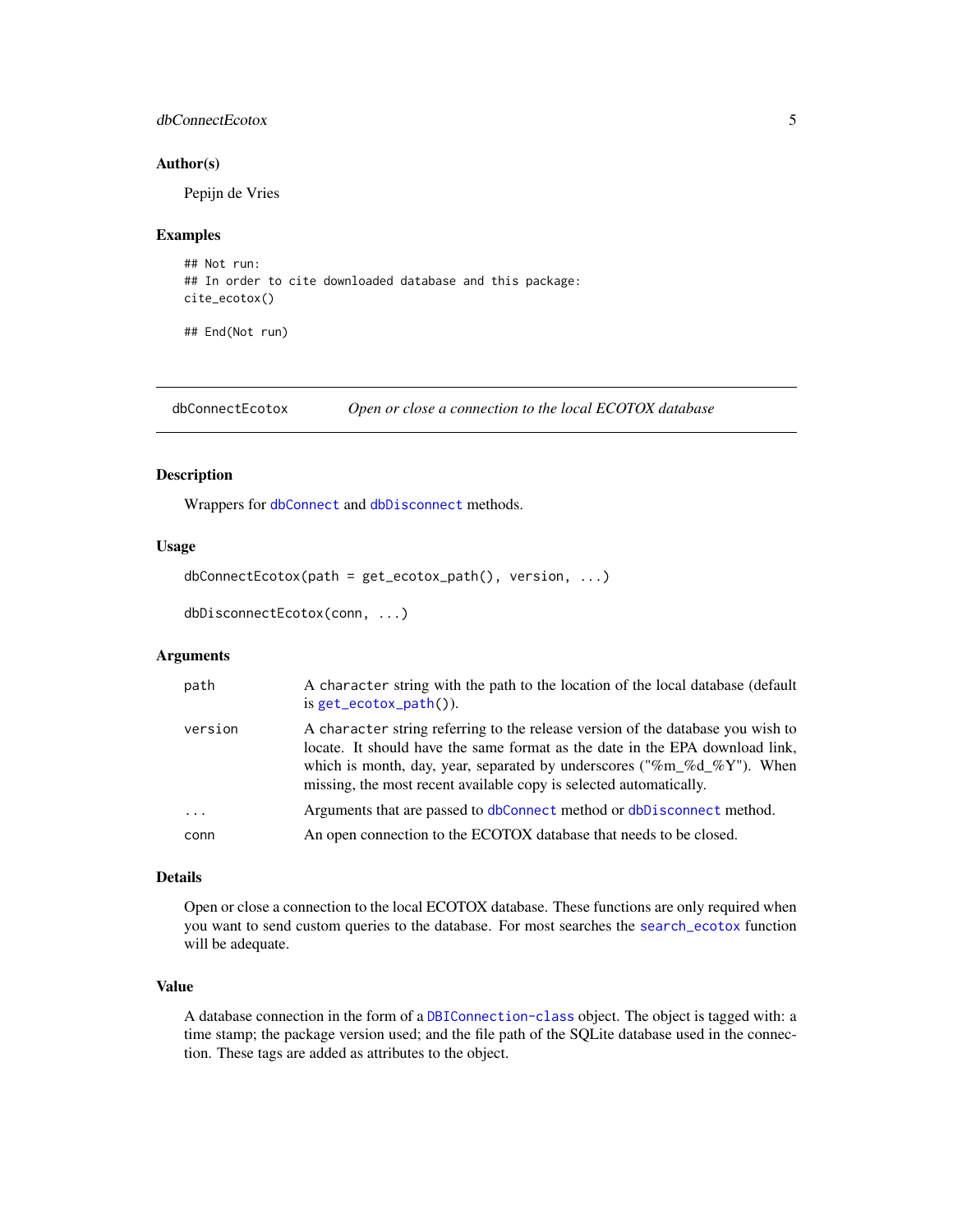#### <span id="page-5-0"></span>Author(s)

Pepijn de Vries

#### Examples

```
## Not run:
## This will only work when a copy of the database exists:
con <- dbConnectEcotox()
## check if the connection works by listing the tables in the database:
dbListTables(con)
## Let's be a good boy/girl and close the connection to the database when we're done:
dbDisconnectEcotox(con)
## End(Not run)
```
<span id="page-5-1"></span>download\_ecotox\_data *Download and extract ECOTOX database files and compose database*

#### Description

In order for this package to fully function, a local copy of the ECOTOX database needs to be build. This function will download the required data and build the database.

#### Usage

```
download_ecotox_data(target = get_ecotox_path(), write_log = TRUE, ask = TRUE)
```
#### Arguments

| target    | Target directory where the files will be downloaded and the database compiled.<br>Default is $get\_ecotox\_path()$ .                                                                                                                                |
|-----------|-----------------------------------------------------------------------------------------------------------------------------------------------------------------------------------------------------------------------------------------------------|
| write_log | A logical value indicating whether a log file should be written to the target<br>path TRUE.                                                                                                                                                         |
| ask       | There are several steps in which files are (potentially) overwritten or deleted. In<br>those cases the user is asked on the command line what to do in those cases. Set<br>this parameter to FALSE in order to continue without warning and asking. |

#### Details

This function will attempt to find the latest download url for the ECOTOX database from the EPA website. When found it will attempt to download the zipped archive containing all required data. This data is than extracted and a local copy of the database is build.

#### Value

Returns NULL invisibly.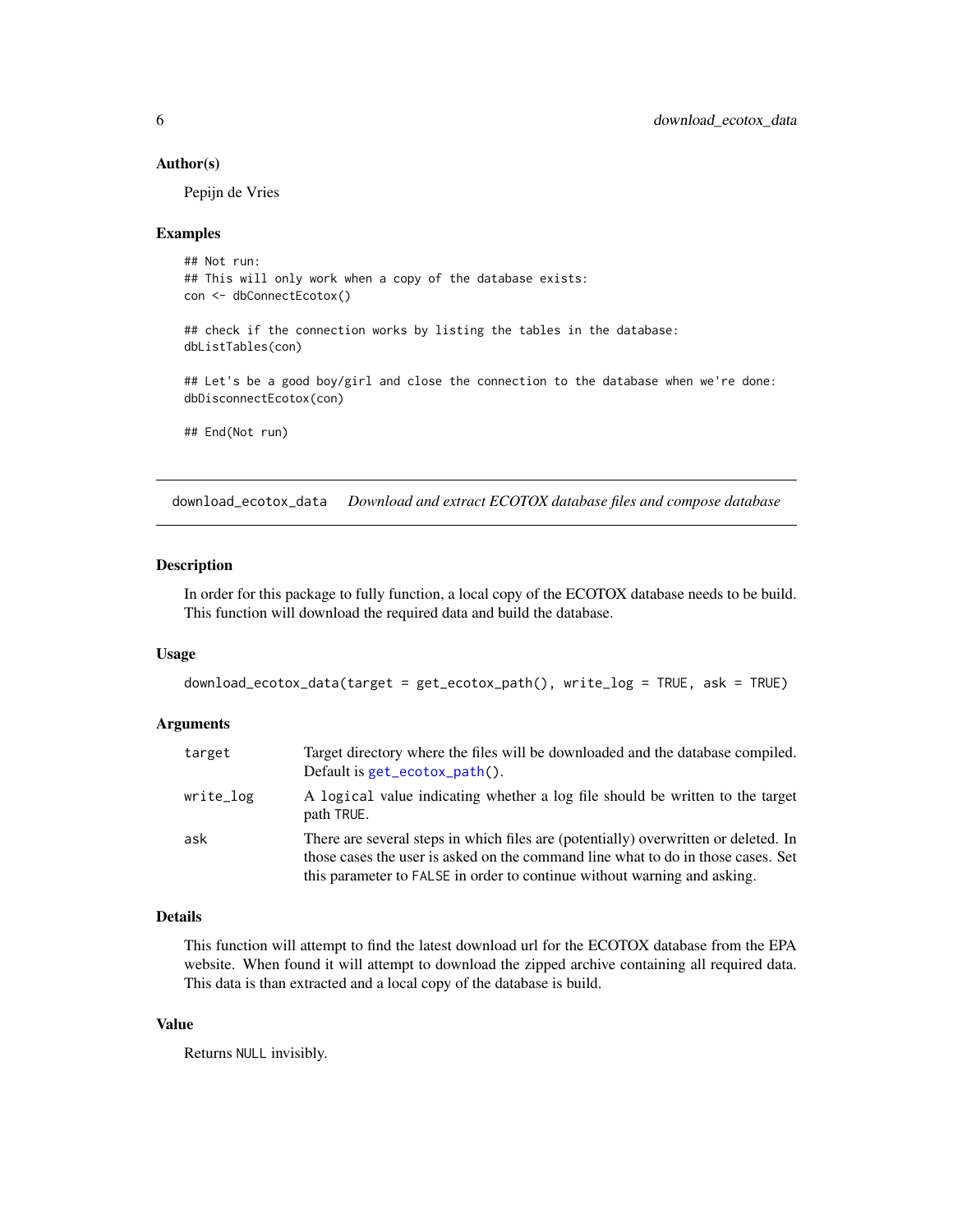#### <span id="page-6-0"></span>ECOTOXr 7

#### Known issues

On some machines this function fails to connect to the database download URL from the EPA website due to missing SSL certificates. Unfortunately, there is no easy fix for this in this package. A work around is to download and unzip the file manually using a different machine or browser that is less strict with SSL certificates. You can then call [build\\_ecotox\\_sqlite\(](#page-1-1)) and point the source location to the manually extracted zip archive.

#### Author(s)

Pepijn de Vries

#### Examples

## Not run: download\_ecotox\_data()

## End(Not run)

#### ECOTOXr *Package description*

#### **Description**

Everything you need to know when you start using the ECOTOXr package.

#### Details

The ECOTOXr provides the means to efficiently search, extract and analyse [US EPA](https://www.epa.gov/) [ECOTOX](https://cfpub.epa.gov/ecotox/) data, with a focus on reproducible results. Although the package creator/maintainer is confident in the quality of this software, it is the end users sole responsibility to assure the quality of his or her work while using this software. As per the provided license terms the package maintainer is not liable for any damage resulting from its usage. That being said, below we present some tips for generating reproducible results with this package.

#### How do I get started?

Installing this package is only the first step to get things started. You need to perform the following steps in order to use the package to its full capacity.

- First download a copy of the complete EPA database. This can be done by calling [download\\_ecotox\\_data](#page-5-1). This may not always work on all machines as R does not always accept the website SSL certificate from the EPA. In those cases the zipped archive with the database files can be downloaded manually with a different (more forgiving) browser. The files from the zip archive can be extracted to a location of choice.
- Next, an SQLite database needs to be build from the downloaded files. This will be done automatically when you used [download\\_ecotox\\_data](#page-5-1) in the previous step. When you have manually downloaded the files you can call [build\\_ecotox\\_sqlite](#page-1-1) to build the database locally.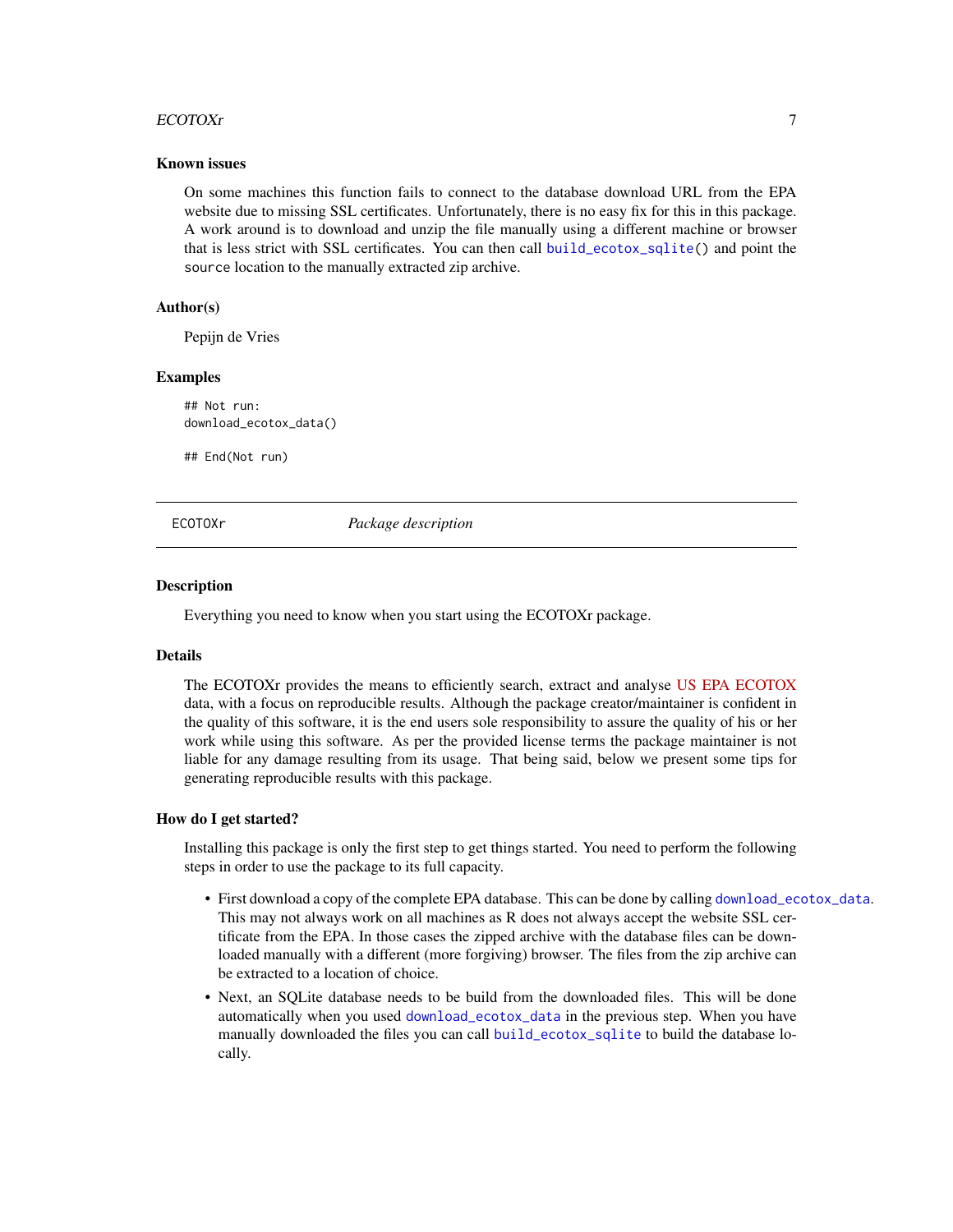<span id="page-7-0"></span>• When the previous steps have been performed successfully, you can now search the database by calling [search\\_ecotox](#page-11-1). You can also use [dbConnectEcotox](#page-4-1) to open a connection to the database. You can query the database using this connection and any of the methods provided from the [DBI](#page-0-0) or [RSQLite](#page-0-0) packages.

#### How do I obtain reproducible results?

Each individual user is responsible for evaluating the reproducibility of his or her work. Although this package offers instruments to achieve reproducibility, it is not guaranteed. In order to increase the chances of generating reproducible results, one should adhere at least to the following rules:

- Always use an official release from CRAN, and cite the version used in your analyses (citation("ECOTOXr")). Different versions, may produce different end results (although we will strive for backward compatibility).
- Make sure you are working with a clean (unaltered) version of the database. When in doubt, download and build a fresh copy of the database ([download\\_ecotox\\_data](#page-5-1)). Also cite the (release) version of the downloaded database ([cite\\_ecotox](#page-3-1)), and the system operating system in which the local database was build [get\\_ecotox\\_info](#page-8-1)). Or, just make sure that you never modify the database (e.g., write data to it, delete data from it, etc.)
- In order to avoid platform dependencies it is advised to only include non-accented alphanumerical characters in search terms. See also [search\\_ecotox](#page-11-1) and [build\\_ecotox\\_sqlite.](#page-1-1)
- When trying to reproduce database extractions from earlier database releases, filter out additions after that specific release. This can be done by adding output fields 'tests.modified\_date', 'tests.created\_date' and 'tests.published\_date' to your search and compare those with the release date of the database you are trying to reproduce results from.

#### Why isn't the database included in the package?

This package doesn't come bundled with a copy of the database which needs to be downloaded the first time the package is used. Why is this? There are several reasons:

- The database is maintained and updated by the [US EPA.](https://www.epa.gov/) This process is and should be outside the sphere of influence of the package maintainer.
- Packages on CRAN are not allowed to contain large amounts of data. Publication on CRAN is key to control the quality of this package and therefore outweighs the convenience of having the data bundled with the package.
- The user has full control over the release version of the database that is being used.

#### Why doesn't this package search the online ECOTOX database?

Although this is possible, there are several reasons why we opted for creating a local copy:

- The user would be restricted to the search options provided on the website [\(ECOTOX\)](https://cfpub.epa.gov/ecotox/).
- The online database doesn't come with an API that would allow for convenient interface.
- The user is not limited by an internet connection and its bandwidth.
- Not all database fields can be retrieved from the online interface.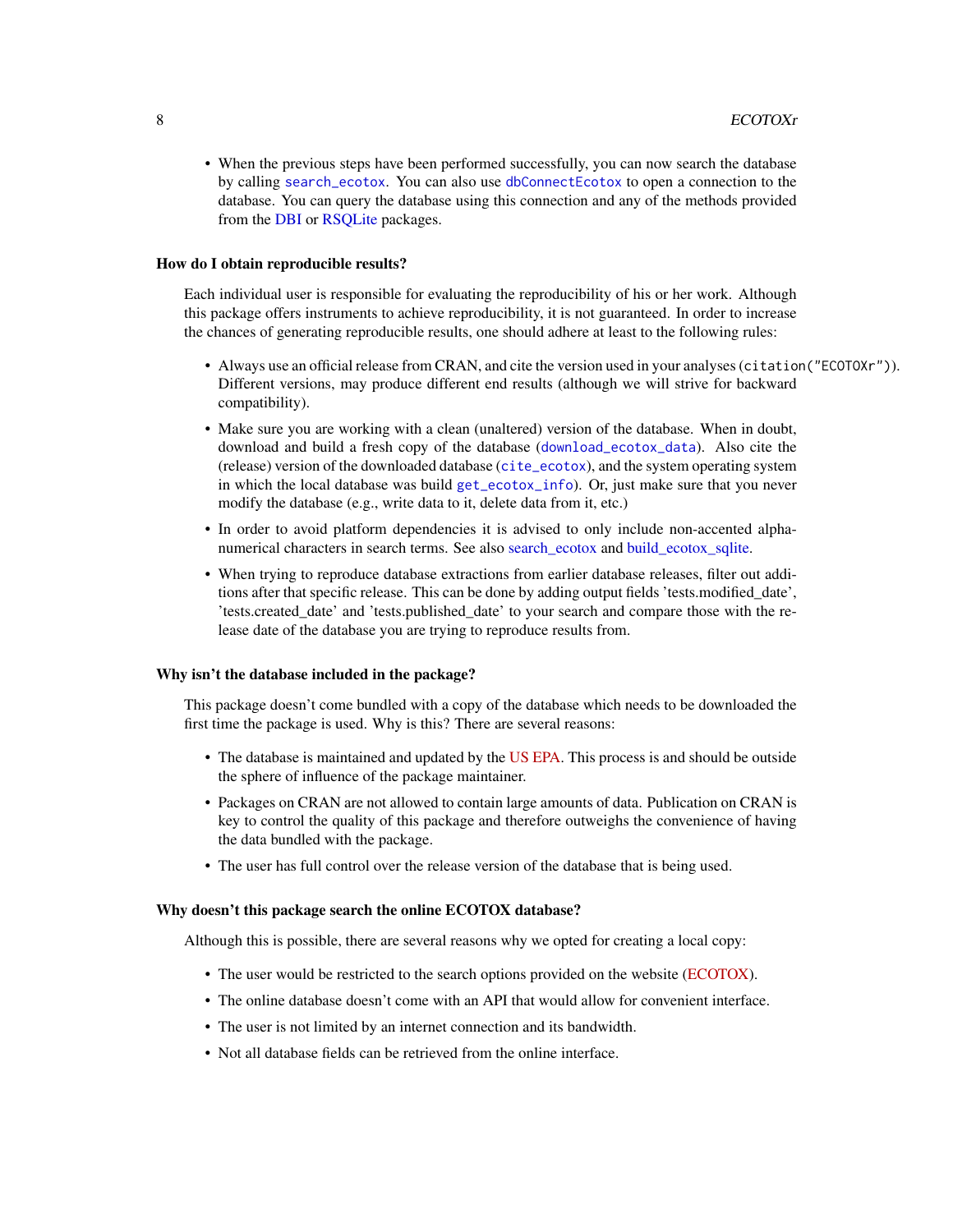#### <span id="page-8-0"></span>get\_ecotox\_info 9

#### Author(s)

Pepijn de Vries

#### References

Official US EPA ECOTOX website: <https://cfpub.epa.gov/ecotox/>

<span id="page-8-1"></span>get\_ecotox\_info *Get information on the local ECOTOX database when available*

#### Description

Get information on how and when the local ECOTOX database was build.

#### Usage

```
get_ecotox_info(path = get_ecotox_path(), version)
```
#### Arguments

| path    | A character string with the path to the location of the local database (default<br>is $get\_ecotox\_path()$ .                                                                                                                                                                                                   |
|---------|-----------------------------------------------------------------------------------------------------------------------------------------------------------------------------------------------------------------------------------------------------------------------------------------------------------------|
| version | A character string referring to the release version of the database you wish to<br>locate. It should have the same format as the date in the EPA download link,<br>which is month, day, year, separated by underscores ("%m %d %Y"). When<br>missing, the most recent available copy is selected automatically. |

#### Details

Get information on how and when the local ECOTOX database was build. This information is retrieved from the log-file that is (optionally) stored with the local database when calling [download\\_ecotox\\_data](#page-5-1) or [build\\_ecotox\\_sqlite](#page-1-1).

#### Value

Returns a vector of characters, containing a information on the selected local ECOTOX database.

#### Author(s)

Pepijn de Vries

#### Examples

```
## Not run:
## Show info on the current database (only works when one is downloaded and build):
get_ecotox_info()
```
## End(Not run)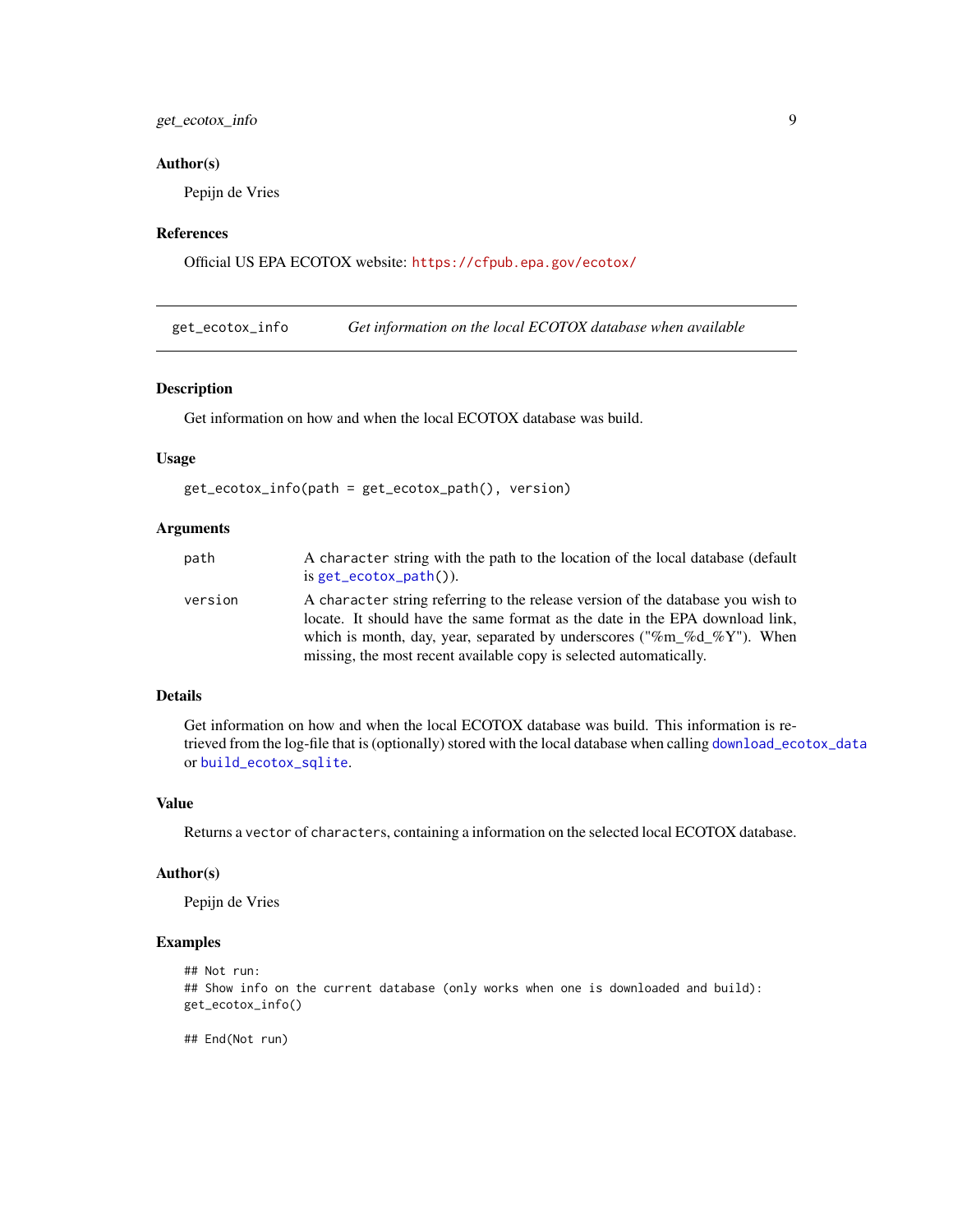```
get_ecotox_sqlite_file
```
*The local path to the ECOTOX database (directory or sqlite file)*

#### <span id="page-9-1"></span>Description

Obtain the local path to where the ECOTOX database is (or will be) placed.

#### Usage

```
get_ecotox_sqlite_file(path = get_ecotox_path(), version)
```

```
get_ecotox_path()
```
#### Arguments

| path    | When you have a copy of the database somewhere other than the default direc-<br>tory $(get\_ecotox\_path())$ , you can provide the path here.                                                                                                                                                                   |
|---------|-----------------------------------------------------------------------------------------------------------------------------------------------------------------------------------------------------------------------------------------------------------------------------------------------------------------|
| version | A character string referring to the release version of the database you wish to<br>locate. It should have the same format as the date in the EPA download link,<br>which is month, day, year, separated by underscores ("%m %d %Y"). When<br>missing, the most recent available copy is selected automatically. |

#### Details

It can be useful to know where the database is located on your disk. This function returns the location as provided by [app\\_dir](#page-0-0).

#### Value

Returns a character string of the path. get\_ecotox\_path will return the default directory of the database. get\_ecotox\_sqlite\_file will return the path to the sqlite file when it exists.

#### Author(s)

Pepijn de Vries

#### Examples

```
get_ecotox_path()
## Not run:
## This will only work if a local database exists:
get_ecotox_sqlite_file()
```
## End(Not run)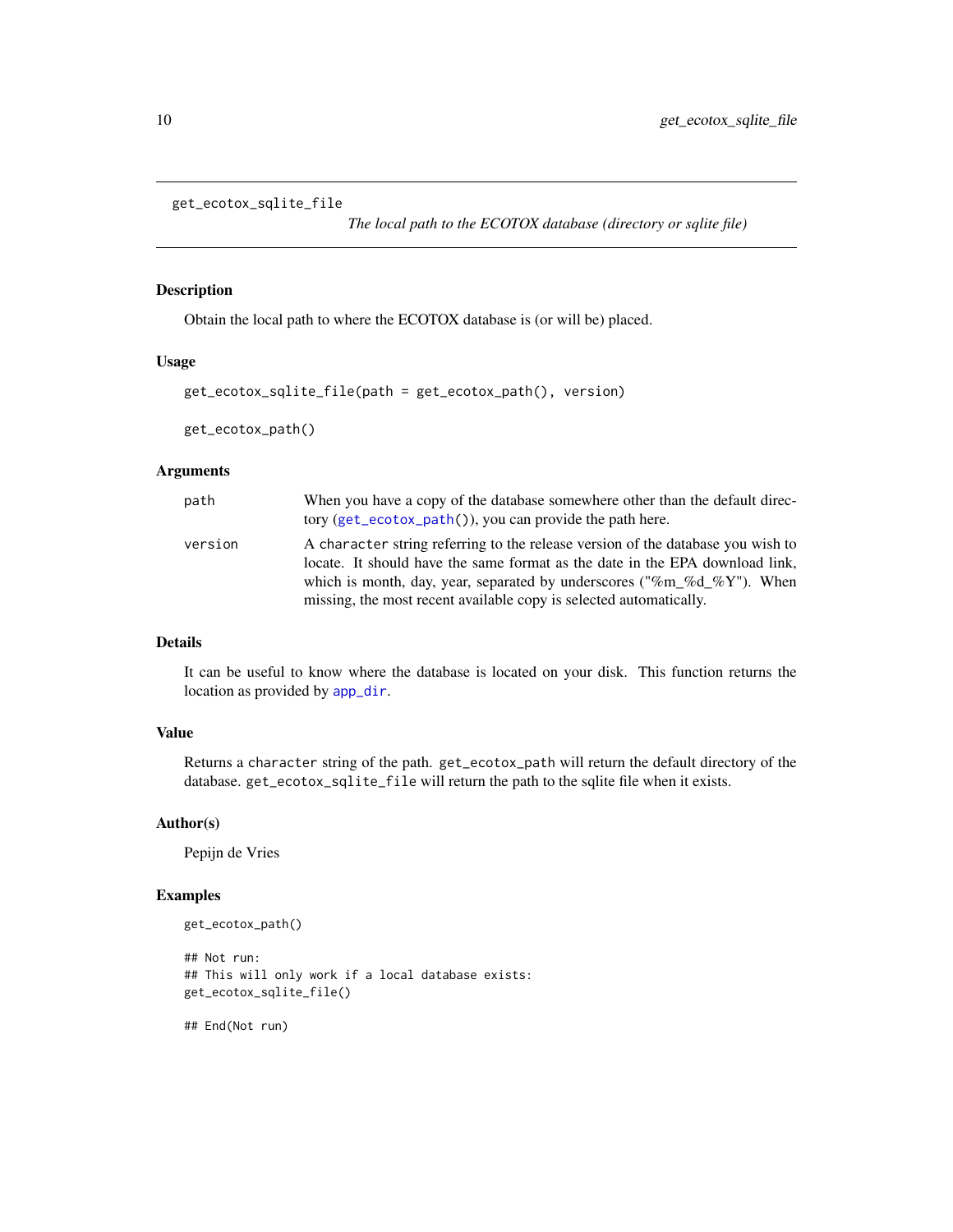<span id="page-10-1"></span><span id="page-10-0"></span>list\_ecotox\_fields *List the field names that are available from the ECOTOX database*

#### Description

List the field names (table headers) that are available from the ECOTOX database

#### Usage

```
list_ecotox_fields(which = c("default", "full", "all"), include_table = TRUE)
```
#### Arguments

| which | A character string that specifies which fields to return. Can be any of: 'default':<br>returns default output field names; 'all': returns all fields; or 'full': returns all<br>except fields from table 'dose response details'. |
|-------|-----------------------------------------------------------------------------------------------------------------------------------------------------------------------------------------------------------------------------------|
|       | include table A logical value indicating whether the table name should be included as prefix.<br>Default is TRUE.                                                                                                                 |

#### Details

This can be useful when specifying a [search\\_ecotox](#page-11-1), to identify which fields are available from the database, for searching and output.

#### Value

Returns a vector of type character containing the field names from the ECOTOX database.

#### Author(s)

Pepijn de Vries

#### Examples

```
## Fields that are included in search results by default:
list_ecotox_fields("default")
```

```
## All fields that are available from the ECOTOX database:
list_ecotox_fields("all")
```

```
## All except fields from the table 'dose_response_details'
## that are available from the ECOTOX database:
list_ecotox_fields("all")
```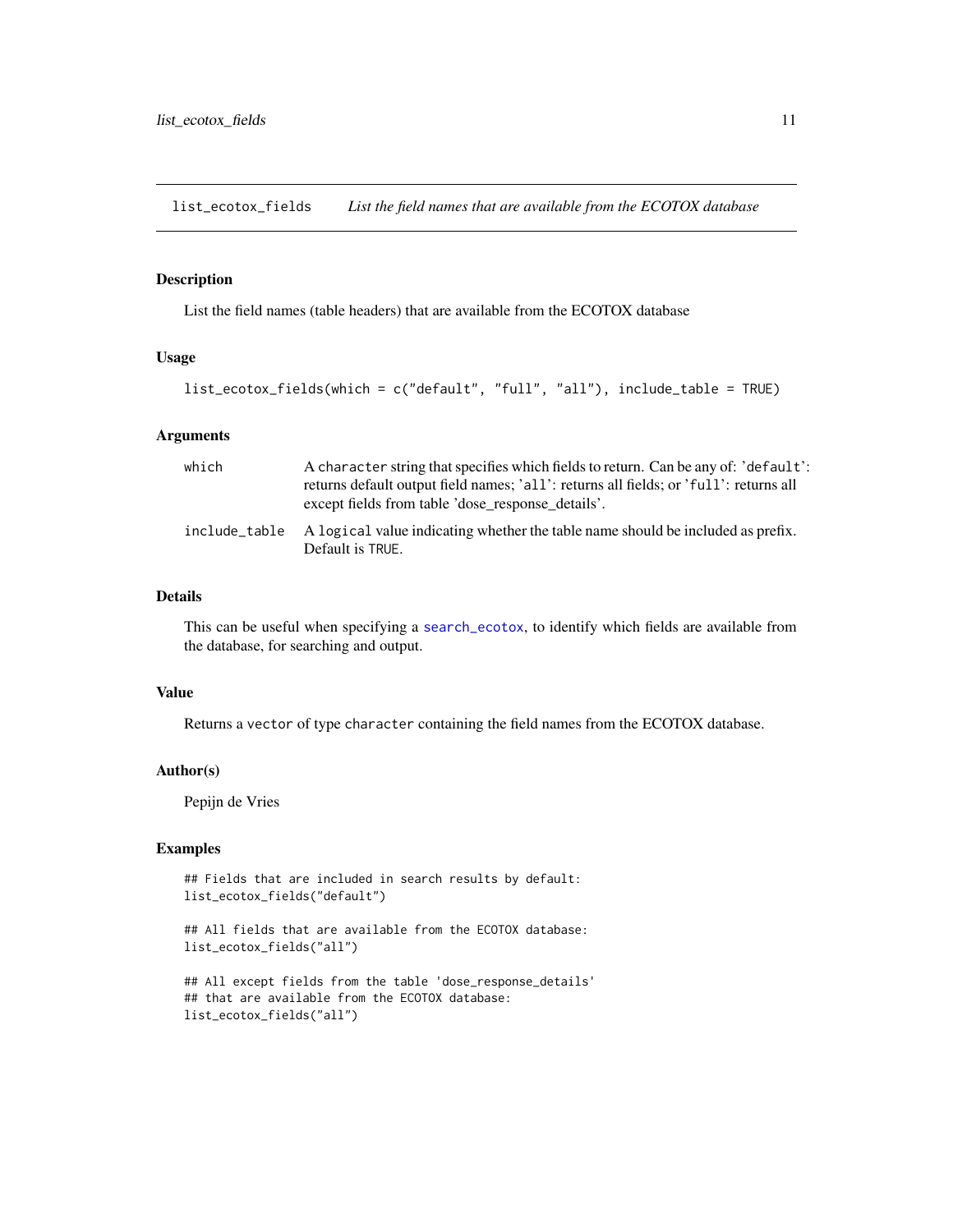<span id="page-11-1"></span><span id="page-11-0"></span>

#### Description

Create (and execute) an SQL search query based on basic search terms and options. This allows you to search the database, without having to understand SQL.

#### Usage

```
search_ecotox(
  search,
  output_fields = list_ecotox_fields("default"),
  group_by_results = TRUE,
  ...
)
search_query_ecotox(
  search,
  output_fields = list_ecotox_fields("default"),
  group_by_results = TRUE
)
```
#### Arguments

search A named list containing the search terms. The names of the elements should refer to the field (i.e. table header) in which the terms are searched. Use list ecotox fields() to obtain a list of available field names.

> Each element in that list should contain another list with at least one element named 'terms'. This should contain a vector of character strings with search terms. Optionally, a second element named 'method' can be provided which should be set to either 'contain' (default, when missing) or 'exact'. In the first case the query will match any record in the indicated field that contains the search term. In case of 'exact' it will only return exact matches. Note that searches are not case sensitive, but are picky with special (accented) characters. While building the local database (see [build\\_ecotox\\_sqlite\)](#page-1-1) such special characters may be treated differently on different operating systems. For the sake of reproducibility, the user is advised to stick with non-accented alpha-numeric characters.

> Search terms for a specific field (table header) will be combined with 'or'. Meaning that any record that matches any of the terms are returned. For instance when 'latin\_name' 'Daphnia magna' and 'Skeletonema costatum' are searched, results for both species are returned. Search terms across fields (table headers) are combined with 'and', which will narrow the search. For instance if 'chemical\_name' 'benzene' is searched in combination with 'latin\_name' 'Daphnia magna', only tests where Daphnia magna are exposed to benzene are returned.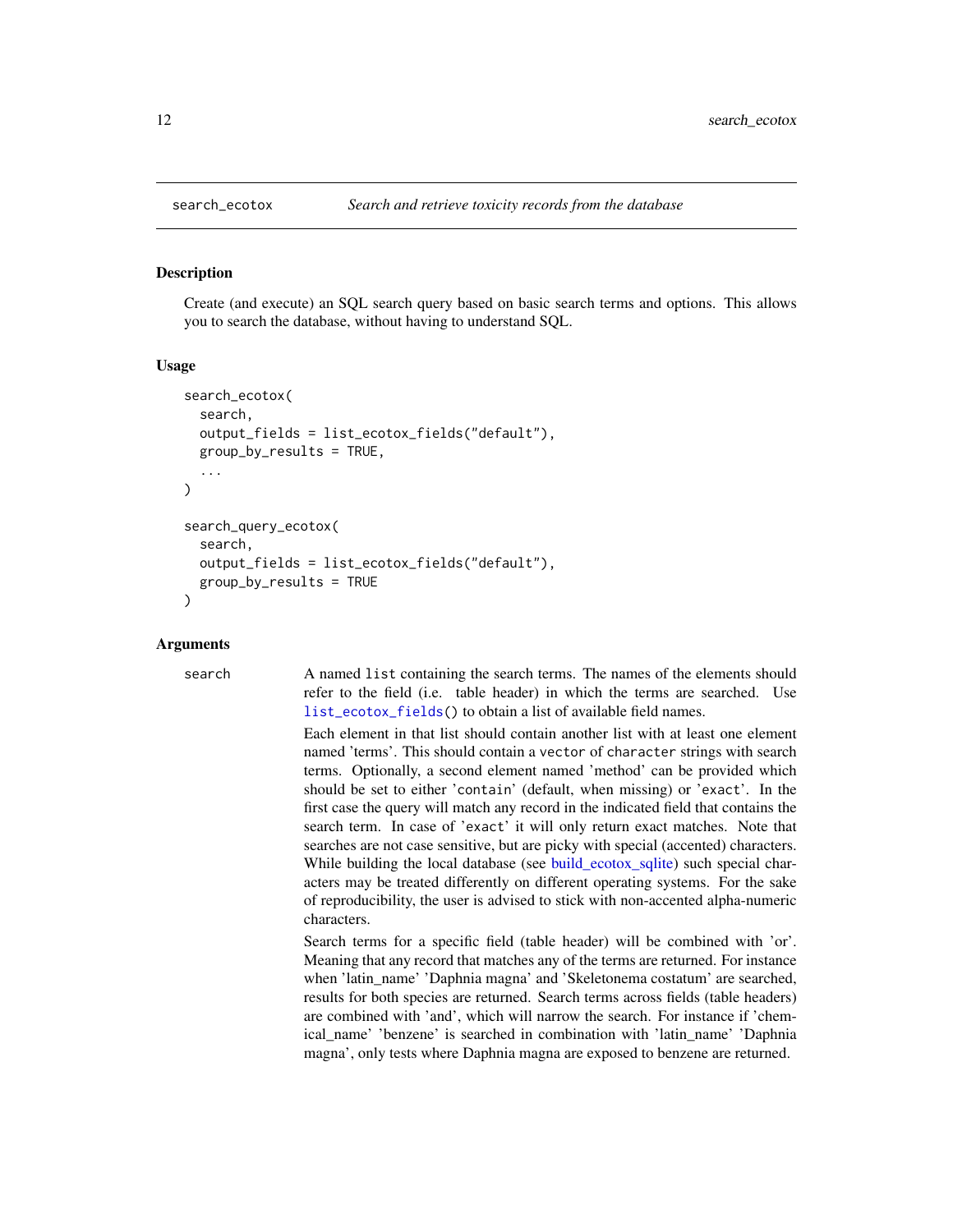<span id="page-12-0"></span>When this search behaviour described above is not desirable, the user can either adjust the query manually, or use this function to perform several separate searches and combine the results afterwards.

Beware that some field names are ambiguous and occur in multiple tables (like 'cas\_number' and 'code'). When searching such fields, the search result may not be as expected.

output\_fields A vector of character strings indicating which field names (table headers) should be included in the output. By default [list\\_ecotox\\_fields\(](#page-10-1)"default") is used. Use [list\\_ecotox\\_fields\(](#page-10-1)"all") to list all available fields.

group\_by\_results

Ecological test results are generally the most informative element in the ECO-TOX database. Therefore, this search function returns a table with unique results in each row.

However, some tables in the database (such as 'chemical\_carriers' and 'dose\_responses') have a one to many relationship with test results. This means that multiple chemical carriers can be linked to a single test result, similarly, multiple doses can also be linked to a single test result.

By default the search results are grouped by test results. As a result not all doses or chemical carriers may be displayed in the output. Set the group\_by\_results parameter to FALSE in order to force SQLite to output all data (all carriers and doses). But beware that test results may be duplicated in those cases.

... Arguments passed to [dbConnectEcotox](#page-4-1). You can use this when the database is not located at the default path ([get\\_ecotox\\_path\(](#page-9-1))).

#### Details

The ECOTOX database is stored locally as an SQLite file, which can be queried with SQL. These functions allow you to automatically generate an SQL query and send it to the database, without having to understand SQL. The function search\_query\_ecotox generates and returns the SQL query (which can be edited by hand if desired). You can also directly call search\_ecotox, this will first generate the query, send it to the database and retrieve the result.

Although the generated query is not optimized for speed, it should be able to process most common searches within an acceptable time. The time required for retrieving data from a search query depends on the complexity of the query, the size of the query and the speed of your machine. Most queries should be completed within seconds (or several minutes at most) on modern machines. If your search require optimisation for speed, you could try reordering the search fields. You can also edit the query generated with search\_query\_ecotox by hand and retrieve it with [dbGetQuery](#page-0-0).

Note that this package is actively maintained and this function may be revised in future versions. In order to create reproducible results the user must: always work with an official release from CRAN and document the package and database version that are used to generate specific results (see also [cite\\_ecotox\(](#page-3-1))).

#### Value

In case of search\_query\_ecotox, a character string containing an SQL query is returned. This query is built based on the provided search terms and options.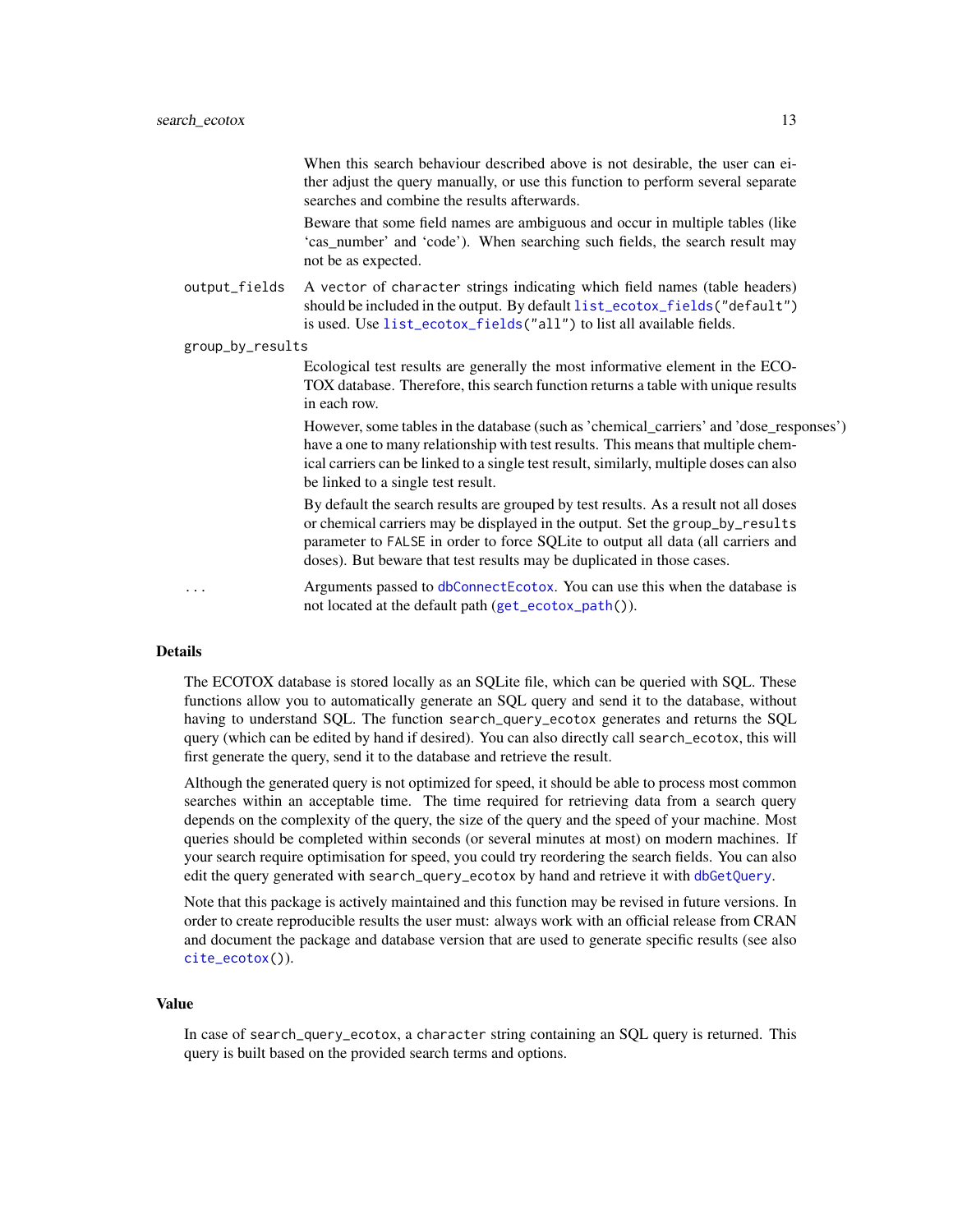In case of search\_ecotox a data. frame is returned based on the search query built with search\_query\_ecotox. The data.frame is unmodified as returned by SQLite, meaning that all fields are returned as characters (even where the field types are 'date' or 'numeric').

The results are tagged with: a time stamp; the package version used; and the file path of the SQLite database used in the search (when applicable). These tags are added as attributes to the output table or query.

#### Author(s)

Pepijn de Vries

#### Examples

```
## Not run:
## let's find the ids of all ecotox tests on species
## where latin names contain either of 2 specific genus names and
## where they were exposed to the chemical benzene
if (check_ecotox_availability()) {
 search <-
   list(
     latin_name = list(terms = c("Skeletonema", "Daphnia"),
       method = "contains"
     ),
     chemical_name = list(
       terms = "benzene",
       method = "exact"
     )
   )
 ## numbers in result each represent a unique test id from the database
 result <- search_ecotox(search)
 query <- search_query_ecotox(search)
 cat(query)
} else {
 print("Sorry, you need to use 'download_ecotox_data()' first in order for this to work.")
}
```
## End(Not run)